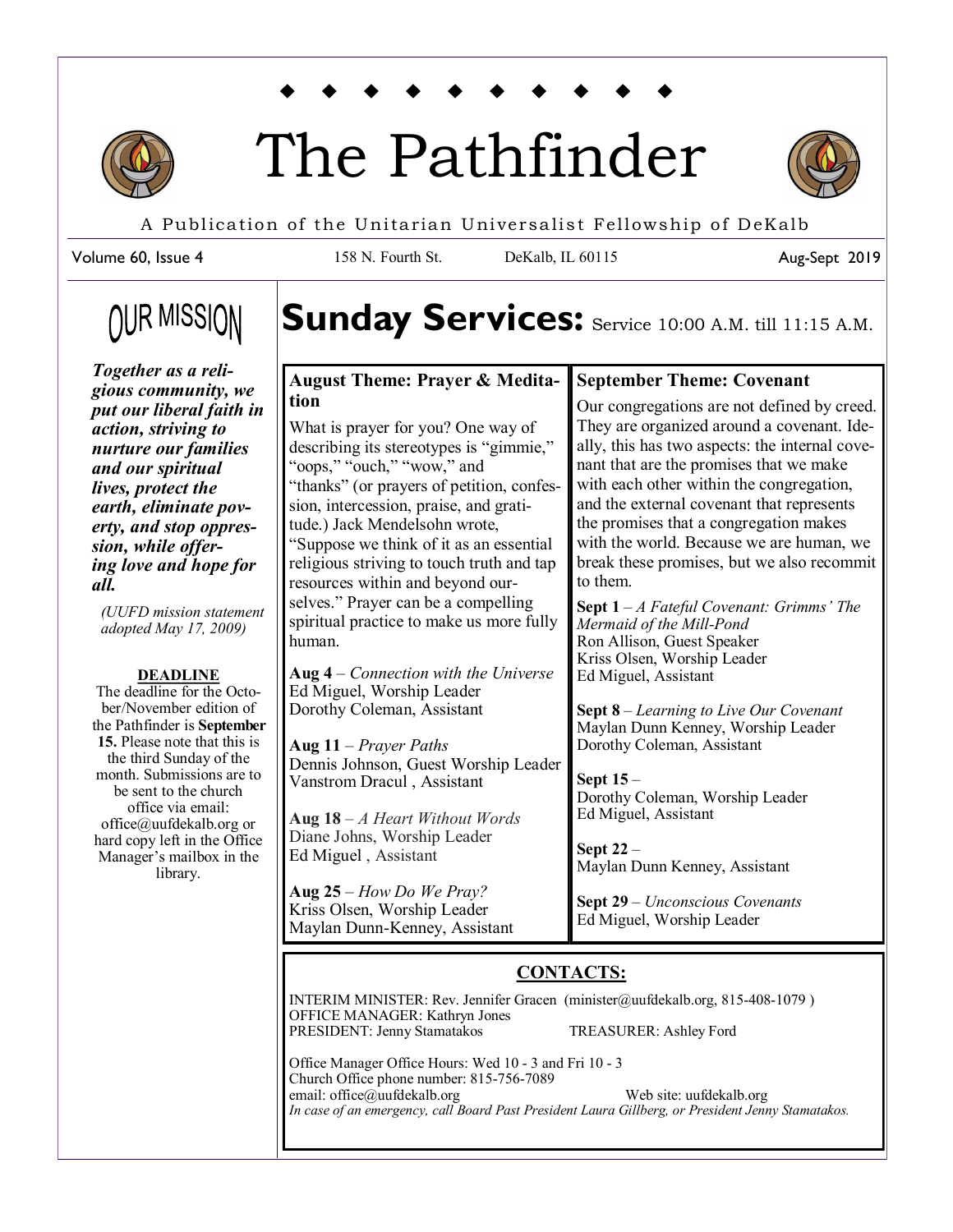٦

| <b>From the UUFD Board of Trustees</b>                                                                                                                                                                                                                                                                                                                                                                                                                                                                                                                                                                                                                                                                                                                                                                                                                                                                                                                                                                                                                                                                                                                                                  |                                                                                                                                                                                                                                                                                                                                                                                                                                            |
|-----------------------------------------------------------------------------------------------------------------------------------------------------------------------------------------------------------------------------------------------------------------------------------------------------------------------------------------------------------------------------------------------------------------------------------------------------------------------------------------------------------------------------------------------------------------------------------------------------------------------------------------------------------------------------------------------------------------------------------------------------------------------------------------------------------------------------------------------------------------------------------------------------------------------------------------------------------------------------------------------------------------------------------------------------------------------------------------------------------------------------------------------------------------------------------------|--------------------------------------------------------------------------------------------------------------------------------------------------------------------------------------------------------------------------------------------------------------------------------------------------------------------------------------------------------------------------------------------------------------------------------------------|
| Music and the Arts: Let Us Make a Joyful Noise!                                                                                                                                                                                                                                                                                                                                                                                                                                                                                                                                                                                                                                                                                                                                                                                                                                                                                                                                                                                                                                                                                                                                         | <b>Professional Ministry at UUFD</b>                                                                                                                                                                                                                                                                                                                                                                                                       |
| On July 31st, Bonnie Anderson concluded her service as<br>Music Director at UUFD. On behalf of the Board of Trus-<br>tees (and everyone with ears to hear), we offer our heart-<br>felt appreciation for her beautiful contributions to our<br>worship experiences, and we wish her a tranquil retire-<br>ment. Now, it is time to think about the future of music in<br>our church.                                                                                                                                                                                                                                                                                                                                                                                                                                                                                                                                                                                                                                                                                                                                                                                                    | As you may know, Rev. Jenn's last day as our official<br>transitional minister is August 15. We are grateful for<br>all she has done to guide UUFD during the past two<br>years, and we wish her the best in her new ministry.<br>We are also excited to announce  that we will soon<br>have an exciting announcement!                                                                                                                     |
| As was discussed during the May Congregational Meet-<br>ing, UUFD does not have enough in our budget to hire<br>another Music Director this year. We do have enough to<br>hire a Church Musician whose job would be to play piano<br>for the prelude, hymns, offertory, and postlude in weekly<br>worship, and the Board has voted to do so. Bonnie will<br>use her connections to help advertise for the position, and<br>she has graciously promised to fill in as pianist when<br>needed.                                                                                                                                                                                                                                                                                                                                                                                                                                                                                                                                                                                                                                                                                            | UUFD has completed a search for 1/4 time contract<br>minister, and the board has voted to offer the position<br>to an excellent candidate, who has accepted our of-<br>fer. We are in the process of completing contract ne-<br>gotiations.<br>Keep an eye out for an announcement in the eNews<br>and during worship services very soon.                                                                                                  |
| Piano music will be covered! But what of special music,<br>choir, guest musicians? These cherished elements bring<br>life and color to our worship services, and it's up to us as<br>a congregation to keep our musical traditions ro-<br>bust. Therefore, the Board is pleased to announce Music<br>and the Arts, a new subcommittee of the Worship<br>Team, and we need you! If you play an instrument, sing,<br>or just have opinions on what you'd like to hear, then join<br>us. If you have ideas for guest musicians or a song that<br>speaks to your heart, join us. If you dream of collaborating<br>with the Worship Team to create the perfect artistic ac-<br>companiment to highlight a sermon's theme, then please,<br>please join us! You won't have to plan for every aspect or<br>even every week; we want to spread the responsibility and<br>concentrate the fun.<br>UUFD has so many talented, passionate, and innovative<br>members. Let's make (or facilitate) beautiful music to-<br>gether! Please contact a Board Member to get involved:<br>Laura Gillberg, Jenny Stamatakos, Tom Stamatakos, Beth<br>Schewe, Sumiko Keay, Donna Veeneman, or Ashley<br>Ford. | We're grateful for all the UUFD community has done<br>to renew our covenant to one another during the tran-<br>sition period, and we are excited to see where the<br>new stage will take us.<br>With love and gratitude,<br>The UUFD Board of Trustees<br>P.S. This means our September worship service<br>schedule is subject to change. Keep an eye out for<br>updates about the September schedule and our new<br>minister's first day. |

### **UUFD Staff News**

**Rev. Jenn's schedule**

- Rev. Jenn's last day as UUFD's interim minister is August 15.
- Rev. Jenn encourages you to reach out to her if you'd like to talk before then: 815-408-1079.

#### **Office schedule**

Office manager Kathryn Jones's hours are Wed 10 - 3 and Fri 10 - 3. *Please note the change to Wednesday hours!*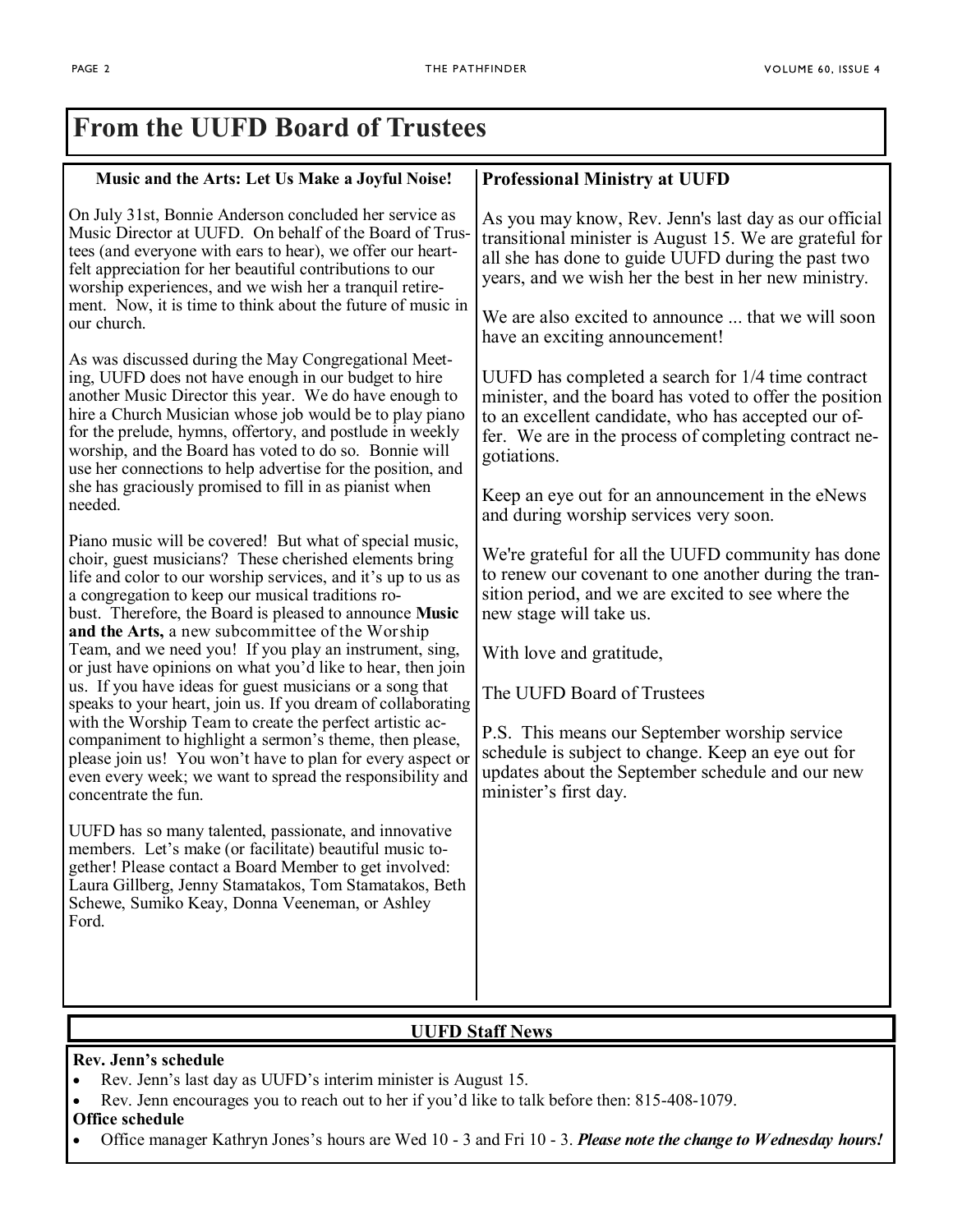

# **Mark Your Calendar For These UUFD Events**

#### **August 2019**

- August 3 Restorative Meditation 5:30 p.m. (Fridays)
- August 4 Buddhist Study Group and Meditation 11:45 a.m. (1st and 3rd Sundays)
- August 7 Yoga with Ed Miguel 5:30 and 7 p.m. (Wednesdays)
- August 10 Buddhist Study Group Retreat 8:30 a.m. to 2 p.m.
- August 11 Social Justice Committee meeting 11:45 am  $(2^{nd}$  Sundays)
- August 11 Ordinary Folk Musical Gathering 2 p.m. (2nd and 4th Sundays)
- August 18 Worship Associates meeting 11:45 a.m.
- August 20 Hope Haven Meal 6:30 p.m.  $(3<sup>rd</sup> Tuesdays)$
- August 24 –Board Meeting and Retreat 12 p.m.
- August 25 Green Sanctuary Group  $11:30$  am (4<sup>th</sup> Sundays)

#### **September 2019**

September 8 – Social Justice Committee 11:45 a.m. September 17 – Hope Haven Meal 6:30 pm 9/22 – Green Sanctuary Group 11:30 a.m. 9/28 – UUFD Welcome Essentials Panty 9:30 a.m. to 11:30 a.m.

- September board meeting TBA: See the weekly eNews for schedule updates.
- Note: The Social Justice First Friday Films are taking a hiatus. Watch the eNews for an update in September.

#### *A Prayer for the Children* **by Ina J. Hughes**

We pray for the children who sneak popsicles before supper, who erase holes in math workbooks, who can never find their shoes. And we pray for those who stare at photographers from behind barbed wire, who can't bound down the street in a new pair of sneakers, who never "counted potatoes," who are born in places where we wouldn't be caught dead, who never go to the circus, who live in an X-rated world. We pray for the children who bring us sticky kisses and fistfuls of dandelions, who hug us in a hurry and forget their lunch money. And we pray for those

who never get dessert, who have no safe blanket to drag behind them,

who watch their parents watch them die,

who can't find bread to steal, who don't have rooms to clean up, whose pictures aren't on anybody's dresser, whose monsters are real.

We pray for the children who spend their allowance before Tuesday, who throw tantrums in the grocery store and pick at

their food, who like ghost stories, who shove dirty clothes under the bed, who never rinse out the tub, who get visits from the tooth fairy, who don't like to be kissed in front of the carpool, who squirm in church and scream in the phone, whose tears we sometimes laugh at and whose smiles can make us cry.

And we pray for those Whose nightmares come in the daytime, Who will eat anything Who have never seen dentist, Who aren't spoiled by anybody, Who go to bed hungry and cry themselves to sleep, Who live and move, but have no being

We pray for the children Who want to be carried and for those who must, Who we never give up on and for those who don't get a second chance. We pray for those we smother and for those who will grab the hand of anybody kind enough to offer it.

Source: [https://ccdocle.org/?wpfb\\_dl=365](https://ccdocle.org/?wpfb_dl=365)

#### **The worship theme for August is Prayer & Meditation; for September the theme is Covenant.**

The worship leaders will use these themes to guide their services throughout the month. We encourage you to take a look at the Touchstones Journal on our website at <uufdekalb.org/touchstones> (or pick up a copy at the table by the magazine rack) and hope it will lead to deeper discussions!

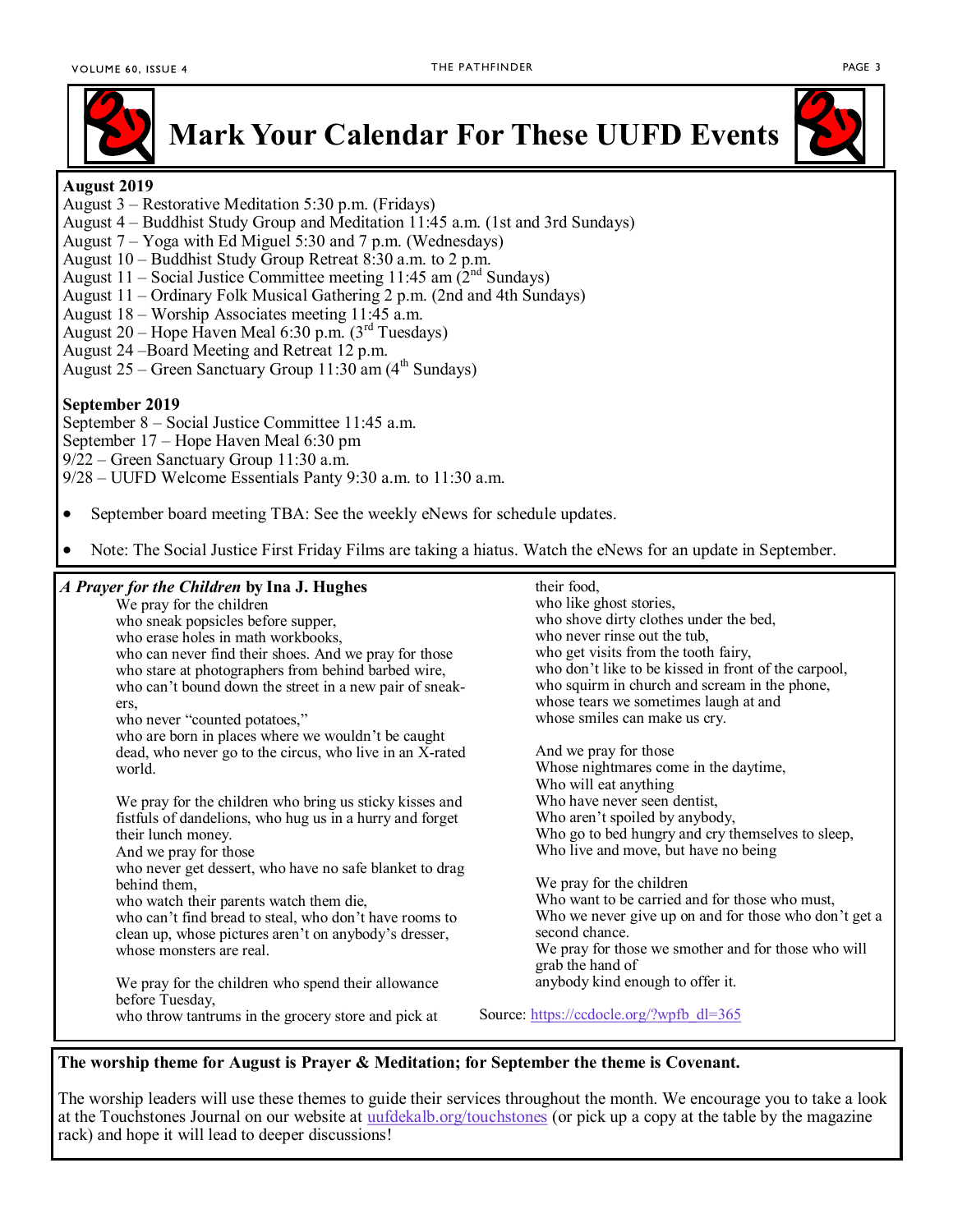# JOYS & SORROWS



We wish Rev. Jenn and Virginia all the best as they move on to new things. Thank you! We will miss you both.

*Do you have a joy, sorrow, or milestone to share with the congregation? Contact the church office and we will share it in the eNews and Pathfinder.*

#### **Exploring Our Monthly Theme of Prayer and Meditation** *Songwriting as a Prayer*

*(based on a UU World article by Kimberly French, 2007)*

 She was born in 1935 and raised in Louisiana to a Southern Baptist family rooted in a rural America of farming communities and small towns. Her mother was a teacher and a homemaker. Her father worked with farmers through the Department of Agriculture. It meant that they moved around a lot. She lived in a series of small rural towns, which was hard because she was shy. It made it hard to make friends, but her sister was an important source of support and companionship.

 One day something remarkable happened. It was the day that a piano was delivered to her home. She did not come from a singing family, so the piano's arrival was something of a mystery. She didn't ask why, she just began playing with the piano. The sounds and songs that she made up were a source of quiet joy. Her parents didn't force her to play or practice, nor did they complain about her playing. Time at the piano became precious, a gateway to another world, a space to explore both music and herself.

 She loved to play the piano and to sing. There was a freedom in doing this that she didn't experience in church. It was as if she was creating her own religion.

 When she finished high school and began attending a small state college to become a teacher, she stopped singing and playing the piano. For some reason she thought that they were childish things that she had to put away in order to become an adult.

 Her life was affected growing up during World War II, which the United States entered when she was six. Seeing the horror of war in newsreels and war movies, she became a peace activist. Her views were further shaped by the racism and economic injustice that she witnessed growing up in the South.

 She and her husband discovered Unitarian Universalism when they began attending the UU church in Austin, Texas. When they moved to Boston in the mid-1960s, they began attending the Arlington Street Unitarian Universalist church, where she also worked for a time as the secretary. A student minister there was planning a worship service for women and invited her to help select the music for the service. Frustrated that she couldn't find many songs written by women, she stayed up late one night and sang what she wanted to say to her three daughters who were asleep upstairs. That experience became the song, "Come, Daughter."

 Years later, in the 1980s she became involved in opposing U.S. policies in Central America. One evening after attending a meeting on Central American solidarity at a college, she finally arrived at home exhausted and discouraged. Walking through her house in the dark, she arrived at her piano, and started playing. Slowly a tune and words to a song emerged. Looking back she realized it wasn't composed, it was prayed into being. She doesn't even call it a song, she calls it a prayer. Each week countless Unitarian Universalist churches sing that prayer during their worship service. We know it as *Spirit of Life*, which was written by Carolyn McDade.

Source: [https://www.uuworld.org/articles/carolyn](https://www.uuworld.org/articles/carolyn-mcdades-spirit-life?p=)-mcdades-spirit-life?p=

#### **HOPE HAVEN NEWS**

Thanks to all those who pitched in to cook for the folks at the emergency shelter in Hope Haven. It takes a lot to put a full meal for 60 together!

Do you have menu ideas for the Hope Haven meal? What do you like to cook? We need some new ideas. If you have a meal suggestion, send it to [maylan.dk@hotmail.com.](mailto:maylan.dk@hotmail.com)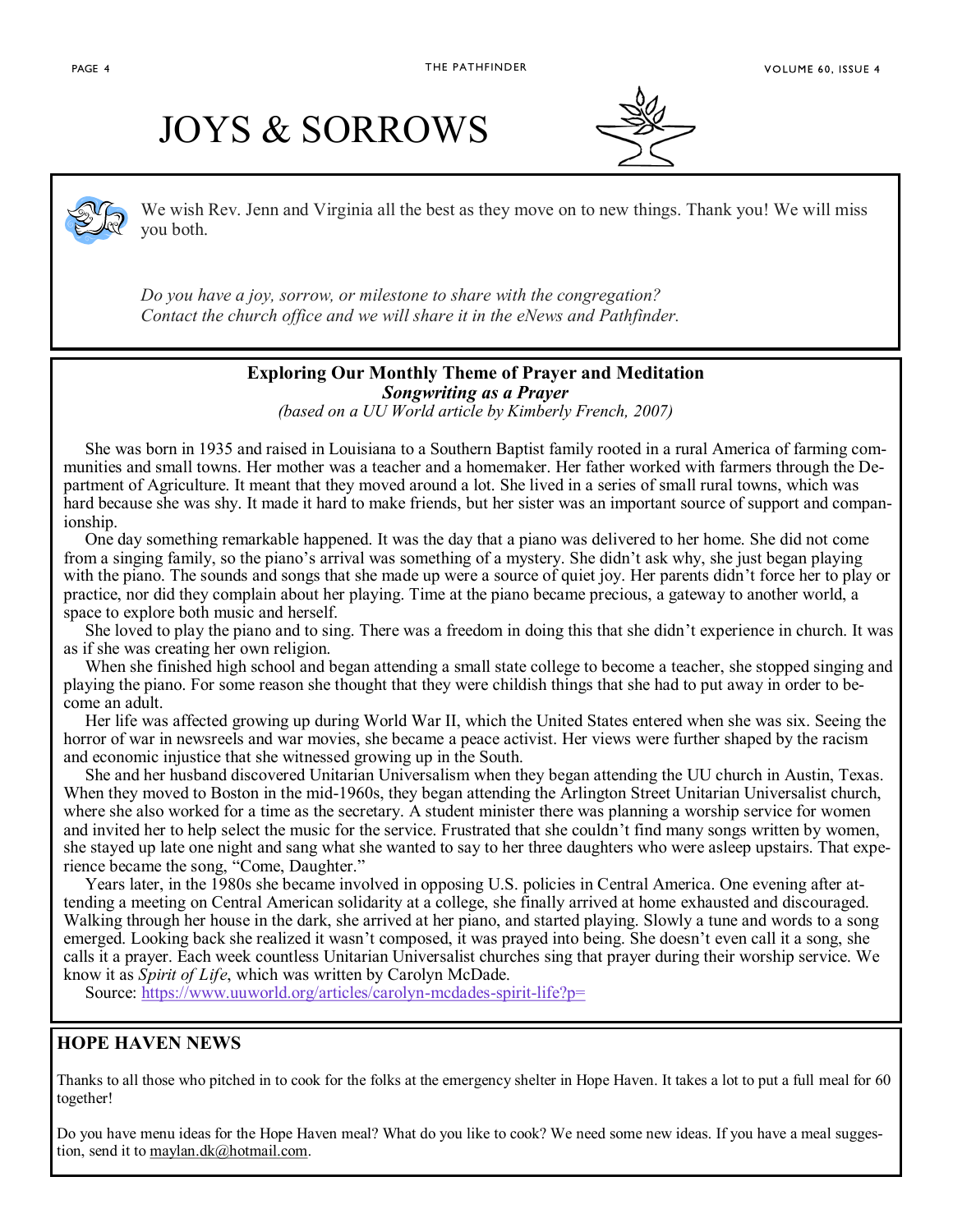### **News from the Social Justice Ministry Committee**

#### **Styrofoam Recycling at UUFD**

The members of the Green Sanctuary group are collecting 'styrofoam' to bring to the Dart Container Corporation recycling site in Aurora. Dart ships the collected foam to a company that will use it to make new materials. Please follow the guidelines below for in placing foam products in the green collection bins (located inside the Locust and Fourth Street doors at UUFD):

Only foam number 6 ( $\angle 2$ ) is accepted for recycling (coolers, cups, plates, to-go containers, foam packing blocks, egg cartons, etc.).

Rinse cups and containers to rid them of food.

No straws or lids.

No foam insulation.

No packaging peanuts.

Please contact Virginia Wilcox ([vlw@niu.edu\)](mailto:vlw@niu.edu) if you have questions

## **News from Congregational Care!**

Congregational Care thanks YOU!!!

We are very appreciative of our greeters and coffee hour hosts. Sometimes I look around at coffee hour and see everyone relaxing and in community with one another. It's a wonderful sight! We provide a ministry on Sunday mornings and are so thankful to everyone who helps contribute in one way or another. YOU are appreciated!

Recent greeters were/will be Carey B, Virginia W, Sumiko K, Sharon B., Dorothy C, Ed M, Beau A, Kim M, Donna V, Jennifer B, Elisa W, Ashley F, Ed M, and Mary VonZ.

Our coffee hour hosts to thank are Howard S, Sharon B, Kriss and Ed, Cathy S and Beth S, Emily W, Bonnie and Beau, Teri and Dave D, Elisa W, Kim M, Jen and Tom, Kathy and Lon, Mary Von Z, Vanstrom D and Beth S, Maylan and Dan, Chris M, and Donna V. We also had a nice financial donation from Wayne and Betty! Thanks to all!

Many of these folks did more than one Sunday! Make sure to thank our greeters and coffee hour hosts when you see them at church. It's a commitment, but it is also a true service that makes Sunday mornings at church a great place to be. And, it's actually pretty fun as well!

If I missed you I am truly sorry....give me a shout and I'll be sure to get you in next time! Thanks to all! - Sharon Blake

**Zen Sitting Group DeKalb (ZSGD)** is a formal ongoing Zen sitting group that began on May 9th at at UUFD. ZSGD is affiliated with the Great Plains Zen Center of Monroe, Wisconsin, and we are very grateful to UUFD for helping us house this local Zen group. Meditation sessions will occur two times per month on a variable schedule so please check the 'Zen Sitting Group DeKalb' facebook page (zendekalb) for times and dates. ZSGD welcomes all persons any time regardless of cultural background, religious affiliation, color, sexual or gender identity.